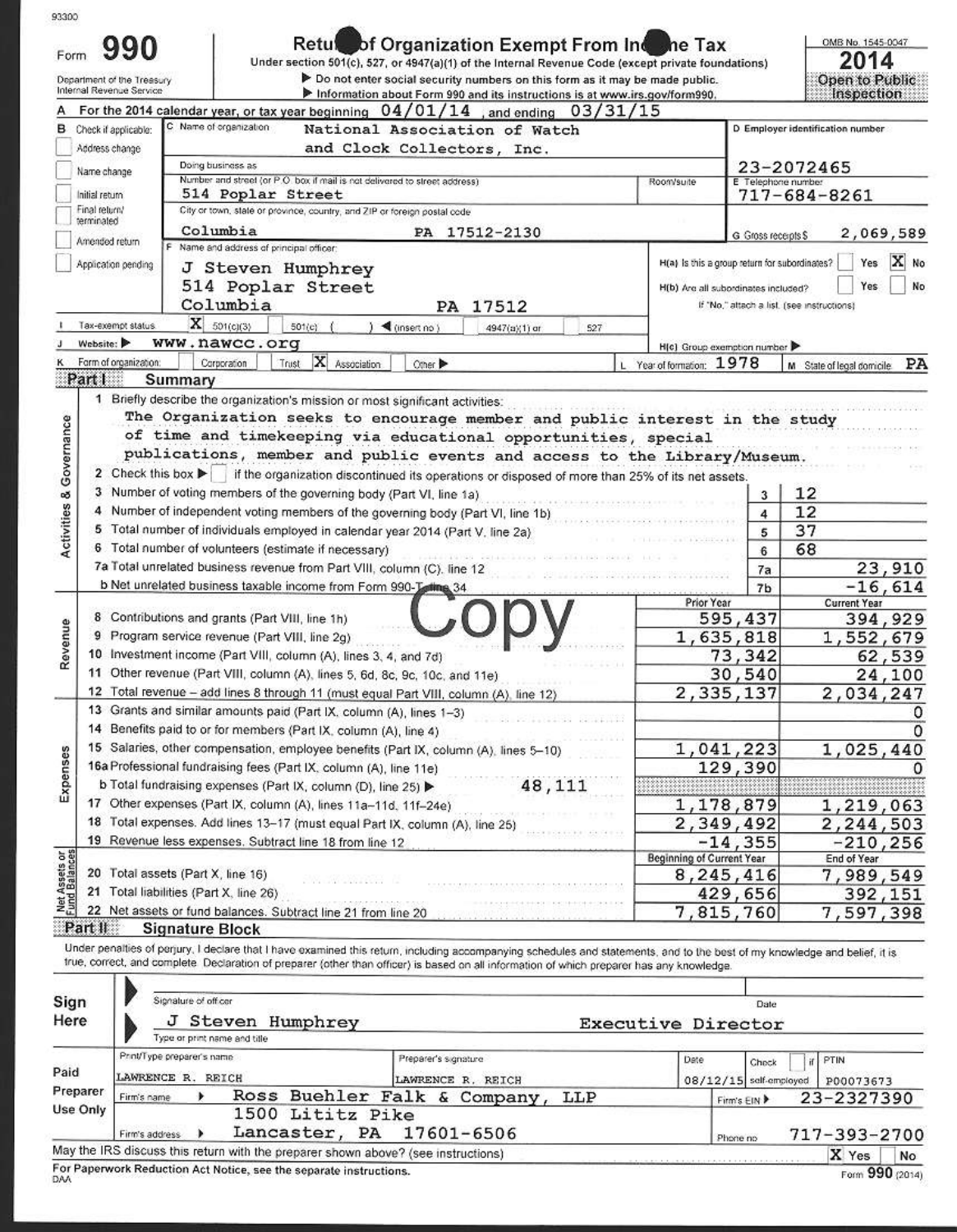| æ |    | 20 |   | m |  |
|---|----|----|---|---|--|
|   | ac |    | u |   |  |

| Form 990 (2014) National Association of Watch                                                                |                                                                                                                                                                                                                               | $23 - 2072$                                                                                                                                                                                                                                                                                                                                                                                                                                               | Page 2   |
|--------------------------------------------------------------------------------------------------------------|-------------------------------------------------------------------------------------------------------------------------------------------------------------------------------------------------------------------------------|-----------------------------------------------------------------------------------------------------------------------------------------------------------------------------------------------------------------------------------------------------------------------------------------------------------------------------------------------------------------------------------------------------------------------------------------------------------|----------|
| Part III                                                                                                     | <b>Statement of Program Service Accomplishments</b>                                                                                                                                                                           |                                                                                                                                                                                                                                                                                                                                                                                                                                                           |          |
| Briefly describe the organization's mission:                                                                 | Check if Schedule O contains a response or note to any line in this Part III                                                                                                                                                  |                                                                                                                                                                                                                                                                                                                                                                                                                                                           |          |
|                                                                                                              |                                                                                                                                                                                                                               | The Organization seeks to encourage member and public interest in the study                                                                                                                                                                                                                                                                                                                                                                               |          |
|                                                                                                              |                                                                                                                                                                                                                               | of time and timekeeping via educational opportunities, special                                                                                                                                                                                                                                                                                                                                                                                            |          |
|                                                                                                              |                                                                                                                                                                                                                               | publications, member and public events and access to the Library/Museum.                                                                                                                                                                                                                                                                                                                                                                                  |          |
| Did the organization undertake any significant program services during the year which were not listed on the |                                                                                                                                                                                                                               |                                                                                                                                                                                                                                                                                                                                                                                                                                                           |          |
| prior Form 990 or 990-EZ?                                                                                    |                                                                                                                                                                                                                               |                                                                                                                                                                                                                                                                                                                                                                                                                                                           | Yes X No |
| If "Yes," describe these new services on Schedule O.                                                         |                                                                                                                                                                                                                               |                                                                                                                                                                                                                                                                                                                                                                                                                                                           |          |
| Did the organization cease conducting, or make significant changes in how it conducts, any program           |                                                                                                                                                                                                                               |                                                                                                                                                                                                                                                                                                                                                                                                                                                           |          |
| services?                                                                                                    |                                                                                                                                                                                                                               |                                                                                                                                                                                                                                                                                                                                                                                                                                                           | Yes X No |
| If "Yes," describe these changes on Schedule O.                                                              |                                                                                                                                                                                                                               |                                                                                                                                                                                                                                                                                                                                                                                                                                                           |          |
|                                                                                                              |                                                                                                                                                                                                                               | Describe the organization's program service accomplishments for each of its three largest program services, as measured by<br>expenses. Section 501(c)(3) and 501(c)(4) organizations are required to report the amount of grants and allocations to others,                                                                                                                                                                                              |          |
| the total expenses, and revenue, if any, for each program service reported.                                  |                                                                                                                                                                                                                               |                                                                                                                                                                                                                                                                                                                                                                                                                                                           |          |
|                                                                                                              |                                                                                                                                                                                                                               |                                                                                                                                                                                                                                                                                                                                                                                                                                                           |          |
| repair of clocks and watches at educational programs.                                                        |                                                                                                                                                                                                                               | The Organization seeks to enhance the education of the historical and<br>scientific importance of clocks and watches to the general public and its<br>14,717 members through publications and programs, including a museum<br>and library, as well as the availability to study the construction and                                                                                                                                                      |          |
|                                                                                                              |                                                                                                                                                                                                                               |                                                                                                                                                                                                                                                                                                                                                                                                                                                           |          |
|                                                                                                              |                                                                                                                                                                                                                               |                                                                                                                                                                                                                                                                                                                                                                                                                                                           |          |
|                                                                                                              |                                                                                                                                                                                                                               | THE CONTRACTOR CONTRACTOR CONTRACTOR IN A 49 YO F.                                                                                                                                                                                                                                                                                                                                                                                                        |          |
|                                                                                                              |                                                                                                                                                                                                                               |                                                                                                                                                                                                                                                                                                                                                                                                                                                           |          |
|                                                                                                              |                                                                                                                                                                                                                               |                                                                                                                                                                                                                                                                                                                                                                                                                                                           |          |
| 4b (Code:<br>) (Expenses \$                                                                                  |                                                                                                                                                                                                                               | ) (Revenue \$                                                                                                                                                                                                                                                                                                                                                                                                                                             |          |
|                                                                                                              |                                                                                                                                                                                                                               |                                                                                                                                                                                                                                                                                                                                                                                                                                                           |          |
|                                                                                                              |                                                                                                                                                                                                                               |                                                                                                                                                                                                                                                                                                                                                                                                                                                           |          |
|                                                                                                              |                                                                                                                                                                                                                               |                                                                                                                                                                                                                                                                                                                                                                                                                                                           |          |
|                                                                                                              |                                                                                                                                                                                                                               |                                                                                                                                                                                                                                                                                                                                                                                                                                                           |          |
|                                                                                                              |                                                                                                                                                                                                                               | NOT REPORTED THE DUTCH ROTTED FOR A 45 YO F RELEASE THE STOLEN STATEGEORG CONTINUES AND DECISION OF CONSULTING                                                                                                                                                                                                                                                                                                                                            |          |
|                                                                                                              |                                                                                                                                                                                                                               | The continuous access that the continuous controls the continuous continuous continuous continuous continuous continuous continuous                                                                                                                                                                                                                                                                                                                       |          |
| <b>CONFIDENCIAL RESIDENCE</b>                                                                                |                                                                                                                                                                                                                               | THE REPORTED BY A REPORT OF A 24 YO F REPORTED AND CONSTRUCTION OF A RESIDENCE OF A REPORT OF A RESIDENCE                                                                                                                                                                                                                                                                                                                                                 |          |
|                                                                                                              |                                                                                                                                                                                                                               | C CONCORRENDO - OCRAINED BRANDING O PRINCIPAL DE LA INTELICIÓN DE ESTADO DE ESTADO DE ENTRE EN ENTRE EL EL ENTRE                                                                                                                                                                                                                                                                                                                                          |          |
|                                                                                                              |                                                                                                                                                                                                                               | TE REPRESENTATIVE TE TE TENE ANTIGIA ARTIFICIAL DE PROFESIONALE TENERE DE LA PERSONALE PROPERTIES.<br>the mail of the second and the programs of the consequence of the second                                                                                                                                                                                                                                                                            |          |
|                                                                                                              | the control of the Control of the Control of the Control of the Control of the Control of the Control of the Control of the Control of the Control of the Control of the Control of the Control of the Control of the Control |                                                                                                                                                                                                                                                                                                                                                                                                                                                           |          |
|                                                                                                              |                                                                                                                                                                                                                               |                                                                                                                                                                                                                                                                                                                                                                                                                                                           |          |
| 4c (Code: ) (Expenses \$                                                                                     |                                                                                                                                                                                                                               |                                                                                                                                                                                                                                                                                                                                                                                                                                                           |          |
|                                                                                                              |                                                                                                                                                                                                                               | including grants of \$ (Revenue \$                                                                                                                                                                                                                                                                                                                                                                                                                        |          |
|                                                                                                              |                                                                                                                                                                                                                               | $\label{eq:R1} \mathcal{L}^{\mathcal{L}}(\mathcal{L}^{\mathcal{L}}(\mathcal{L}^{\mathcal{L}}(\mathcal{L}^{\mathcal{L}}(\mathcal{L}^{\mathcal{L}}(\mathcal{L}^{\mathcal{L}}(\mathcal{L}^{\mathcal{L}}(\mathcal{L}^{\mathcal{L}}(\mathcal{L}^{\mathcal{L}}(\mathcal{L}^{\mathcal{L}}(\mathcal{L}^{\mathcal{L}}(\mathcal{L}^{\mathcal{L}}(\mathcal{L}^{\mathcal{L}}(\mathcal{L}^{\mathcal{L}}(\mathcal{L}^{\mathcal{L}}(\mathcal{L}^{\mathcal{L}}(\mathcal{$ |          |
|                                                                                                              |                                                                                                                                                                                                                               | .<br>I romanina balarra, re domenskodenaristička konstruktor i romog najviseriskom konstruktor                                                                                                                                                                                                                                                                                                                                                            |          |
| A STATE CONTINUES OF A REPORT                                                                                |                                                                                                                                                                                                                               | CONFIDENTIAL IN THE THE REPORT OF A REPORT OF A REPORT OF A REPORT OF A REPORT OF A REPORT OF A REPORT OF A REPORT OF A REPORT OF A REPORT OF A REPORT OF A REPORT OF A REPORT OF A REPORT OF A REPORT OF A REPORT OF A REPORT                                                                                                                                                                                                                            |          |
|                                                                                                              |                                                                                                                                                                                                                               | THE REPORTED THE REPORT OF A REPORT OF A 2000 FOR A 2000 FOR A 2000 FOR A 2000 FOR A 2000 FOR A 2000 FOR A 2000 FOR A 2000 FOR A 2000 FOR A 2000 FOR A 2000 FOR A 2000 FOR A 2000 FOR A 2000 FOR A 2000 FOR A 2000 FOR A 2000                                                                                                                                                                                                                             |          |
| <b>RESIDENCE REPORTED TO</b>                                                                                 |                                                                                                                                                                                                                               | CONCERTED TO AN ASSAULTED AND PRODUCTS AND CONSTRUCTION OF THE RELEASED OF A STRATEGIC PARTY.                                                                                                                                                                                                                                                                                                                                                             |          |
|                                                                                                              |                                                                                                                                                                                                                               |                                                                                                                                                                                                                                                                                                                                                                                                                                                           |          |
|                                                                                                              |                                                                                                                                                                                                                               | THE REPORT OF THE STREET CONTROL CONTROL CONTROL CONTROL CONTROL CONTROL CONTROL CONTROL CONTROL CONTROL CONTROL                                                                                                                                                                                                                                                                                                                                          |          |
|                                                                                                              | and the contribution and the contribution                                                                                                                                                                                     | the company of the company of the company of the company of the company of the company of the company of the company of the company of the company of the company of the company of the company of the company of the company                                                                                                                                                                                                                             |          |
|                                                                                                              | the contract of the contract of the contract of the                                                                                                                                                                           | The community of the community of the community of the community of the community of the community of the community of the community of the community of the community of the community of the community of the community of t                                                                                                                                                                                                                            |          |
| 4d Other program services (Describe in Schedule O.)                                                          |                                                                                                                                                                                                                               |                                                                                                                                                                                                                                                                                                                                                                                                                                                           |          |
| (Expenses \$<br>4e Total program service expenses                                                            | including grants of \$<br>1,443,884                                                                                                                                                                                           | ) (Revenue S                                                                                                                                                                                                                                                                                                                                                                                                                                              |          |

an i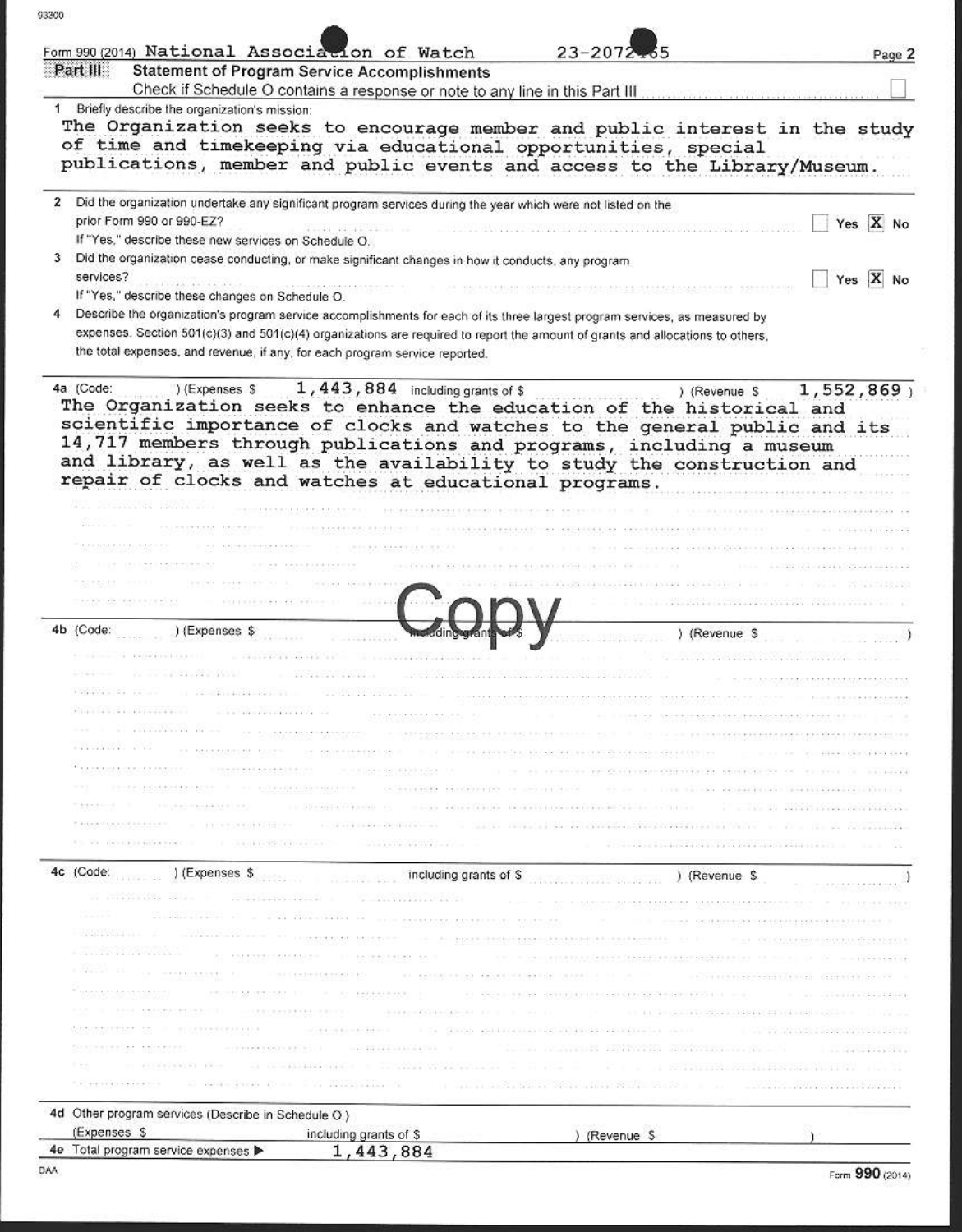93300

|     | Form 990 (2014) National Association of Watch<br>Part IV<br><b>Checklist of Required Schedules</b>                                                                                                                                                                                                                                                                                                                          |                 |     | Page 3 |
|-----|-----------------------------------------------------------------------------------------------------------------------------------------------------------------------------------------------------------------------------------------------------------------------------------------------------------------------------------------------------------------------------------------------------------------------------|-----------------|-----|--------|
|     |                                                                                                                                                                                                                                                                                                                                                                                                                             |                 | Yes | No     |
| 1   | Is the organization described in section 501(c)(3) or 4947(a)(1) (other than a private foundation)? If "Yes,"<br>complete Schedule A                                                                                                                                                                                                                                                                                        | 1               | x   |        |
| 2   | Is the organization required to complete Schedule B, Schedule of Contributors (see instructions)?                                                                                                                                                                                                                                                                                                                           | $\overline{2}$  | x   |        |
| 3   | Did the organization engage in direct or indirect political campaign activities on behalf of or in opposition to                                                                                                                                                                                                                                                                                                            |                 |     |        |
|     | candidates for public office? If "Yes," complete Schedule C, Part I                                                                                                                                                                                                                                                                                                                                                         | 3               |     | x      |
| 4   | Section 501(c)(3) organizations. Did the organization engage in lobbying activities, or have a section 501(h)<br>election in effect during the tax year? If "Yes," complete Schedule C, Part II                                                                                                                                                                                                                             |                 |     |        |
| 5   | Is the organization a section 501(c)(4), 501(c)(5), or 501(c)(6) organization that receives membership dues,                                                                                                                                                                                                                                                                                                                | 4               |     | x      |
|     | assessments, or similar amounts as defined in Revenue Procedure 98-19? If "Yes," complete Schedule C,                                                                                                                                                                                                                                                                                                                       |                 |     |        |
|     | Part III                                                                                                                                                                                                                                                                                                                                                                                                                    | 5               |     | x      |
| 6.  | Did the organization maintain any donor advised funds or any similar funds or accounts for which donors                                                                                                                                                                                                                                                                                                                     |                 |     |        |
|     | have the right to provide advice on the distribution or investment of amounts in such funds or accounts? If                                                                                                                                                                                                                                                                                                                 |                 |     |        |
|     | "Yes," complete Schedule D, Part I                                                                                                                                                                                                                                                                                                                                                                                          | 6               |     | x      |
| 7   | Did the organization receive or hold a conservation easement, including easements to preserve open space,                                                                                                                                                                                                                                                                                                                   |                 |     |        |
|     | the environment, historic land areas, or historic structures? If "Yes," complete Schedule D, Part II                                                                                                                                                                                                                                                                                                                        | $\overline{7}$  |     | X      |
| 8   | Did the organization maintain collections of works of art, historical treasures, or other similar assets? If "Yes,"<br>complete Schedule D, Part III                                                                                                                                                                                                                                                                        | 8               | x   |        |
| 9   | Did the organization report an amount in Part X, line 21, for escrow or custodial account liability; serve as a                                                                                                                                                                                                                                                                                                             |                 |     |        |
|     | custodian for amounts not listed in Part X; or provide credit counseling, debt management, credit repair, or                                                                                                                                                                                                                                                                                                                |                 |     |        |
|     | debt negotiation services? If "Yes," complete Schedule D, Part IV                                                                                                                                                                                                                                                                                                                                                           | 9               |     | x      |
| 10  | Did the organization, directly or through a related organization, hold assets in temporarily restricted                                                                                                                                                                                                                                                                                                                     |                 |     |        |
|     | endowments, permanent endowments, or quasi-endowments? If "Yes," complete Schedule D, Part V                                                                                                                                                                                                                                                                                                                                | 10              | X   |        |
| 11  | If the organization's answer to any of the following questions is "Yes," then complete Schedule D, Parts VI,<br>VII, VIII, IX, or X as applicable.                                                                                                                                                                                                                                                                          |                 |     |        |
| a   | Did the organization report an amount for land, buildings, and equipment in Part X, line 10? If "Yes,"                                                                                                                                                                                                                                                                                                                      |                 |     |        |
|     | complete Schedule D, Part VI                                                                                                                                                                                                                                                                                                                                                                                                | 11a             | x   |        |
|     | Did the organization report an amount for investments-other securities in Part X, line 12 that is 5% or more                                                                                                                                                                                                                                                                                                                |                 |     |        |
|     | of its total assets reported in Part X, line 16? If "Yes," complete Schedule D Part VII                                                                                                                                                                                                                                                                                                                                     | 11 <sub>b</sub> |     | X      |
| c   | Did the organization report an amount for investments-program related in Fact, line 13 that is 5% or more                                                                                                                                                                                                                                                                                                                   |                 |     |        |
|     | of its total assets reported in Part X, line 16? If "Yes," complete Schedule D. Part VIII                                                                                                                                                                                                                                                                                                                                   | 11c             |     | x      |
| đ   | Did the organization report an amount for other assets in Part X, line 15 that is 5% or more of its total assets                                                                                                                                                                                                                                                                                                            |                 |     |        |
|     | reported in Part X, line 16? If "Yes," complete Schedule D, Part IX                                                                                                                                                                                                                                                                                                                                                         | 11d             |     | x      |
|     | Did the organization report an amount for other liabilities in Part X. line 25? If "Yes," complete Schedule D, Part X                                                                                                                                                                                                                                                                                                       | 11e             | X   |        |
|     | Did the organization's separate or consolidated financial statements for the tax year include a footnote that addresses                                                                                                                                                                                                                                                                                                     |                 |     |        |
|     | the organization's liability for uncertain tax positions under FIN 48 (ASC 740)? If "Yes," complete Schedule D, Part X                                                                                                                                                                                                                                                                                                      | 11f             |     | x      |
|     | 12a Did the organization obtain separate, independent audited financial statements for the tax year? If "Yes," complete<br>Schedule D, Parts XI and XII                                                                                                                                                                                                                                                                     |                 |     |        |
|     | Christian FED in California (1990)<br>b Was the organization included in consolidated, independent audited financial statements for the tax year? If "Yes," and if                                                                                                                                                                                                                                                          | 12a             | x   |        |
|     | the organization answered "No" to line 12a, then completing Schedule D, Parts XI and XII is optional                                                                                                                                                                                                                                                                                                                        | 12 <sub>b</sub> |     | x      |
| 13  | Is the organization a school described in section 170(b)(1)(A)(ii)? If "Yes," complete Schedule E                                                                                                                                                                                                                                                                                                                           | 13              |     | x      |
| 14a | Did the organization maintain an office, employees, or agents outside of the United States?                                                                                                                                                                                                                                                                                                                                 | 14a             |     | x      |
| b   | Did the organization have aggregate revenues or expenses of more than \$10,000 from grantmaking.                                                                                                                                                                                                                                                                                                                            |                 |     |        |
|     | fundraising, business, investment, and program service activities outside the United States, or aggregate                                                                                                                                                                                                                                                                                                                   |                 |     |        |
|     | foreign investments valued at \$100,000 or more? If "Yes," complete Schedule F, Parts I and IV                                                                                                                                                                                                                                                                                                                              | 14 <sub>b</sub> |     | x      |
| 15  | Did the organization report on Part IX, column (A), line 3, more than \$5,000 of grants or other assistance to or                                                                                                                                                                                                                                                                                                           |                 |     |        |
|     | for any foreign organization? If "Yes," complete Schedule F, Parts II and IV<br>$\label{eq:1.1} (a_1 + a_2 + a_3 + a_4 + a_5) = (a_1 + a_2 + a_3 + a_4 + a_5 + a_6 + a_7 + a_8 + a_9 + a_9 + a_1 + a_2 + a_3 + a_4 + a_5 + a_6 + a_7 + a_9 + a_1 + a_2 + a_3 + a_4 + a_5 + a_1 + a_2 + a_3 + a_4 + a_5 + a_1 + a_2 + a_3 + a_4 + a_5 + a_6 + a_7 + a_1 + a_2 + a_3 + a_4 + a_5 + a_6 + a_7 + a_8 + a_9 + a_1 + a_2 + a_3 +$ | 15              |     | x      |
| 16  | Did the organization report on Part IX, column (A), line 3, more than \$5,000 of aggregate grants or other                                                                                                                                                                                                                                                                                                                  |                 |     |        |
|     | assistance to or for foreign individuals? If "Yes," complete Schedule F, Parts III and IV                                                                                                                                                                                                                                                                                                                                   | 16              |     | X      |
| 17  | Did the organization report a total of more than \$15,000 of expenses for professional fundraising services on                                                                                                                                                                                                                                                                                                              |                 |     |        |
| 18  | Part IX, column (A), lines 6 and 11e? If "Yes," complete Schedule G, Part I (see instructions)                                                                                                                                                                                                                                                                                                                              | 17              |     | x      |
|     | Did the organization report more than \$15,000 total of fundraising event gross income and contributions on<br>Part VIII, lines 1c and 8a? If "Yes," complete Schedule G, Part II                                                                                                                                                                                                                                           |                 |     |        |
| 19  | and the case that is a contract to contract the con-                                                                                                                                                                                                                                                                                                                                                                        | 18              |     | x      |
|     | Did the organization report more than \$15,000 of gross income from gaming activities on Part VIII, line 9a?<br>If "Yes," complete Schedule G, Part III                                                                                                                                                                                                                                                                     |                 |     |        |
| 20a | Did the organization operate one or more hospital facilities? If "Yes," complete Schedule H                                                                                                                                                                                                                                                                                                                                 | 19<br>20a       |     | x<br>X |
|     | b If "Yes" to line 20a, did the organization attach a copy of its audited financial statements to this return?                                                                                                                                                                                                                                                                                                              | 20 <sup>k</sup> |     |        |

Form 990 (2014)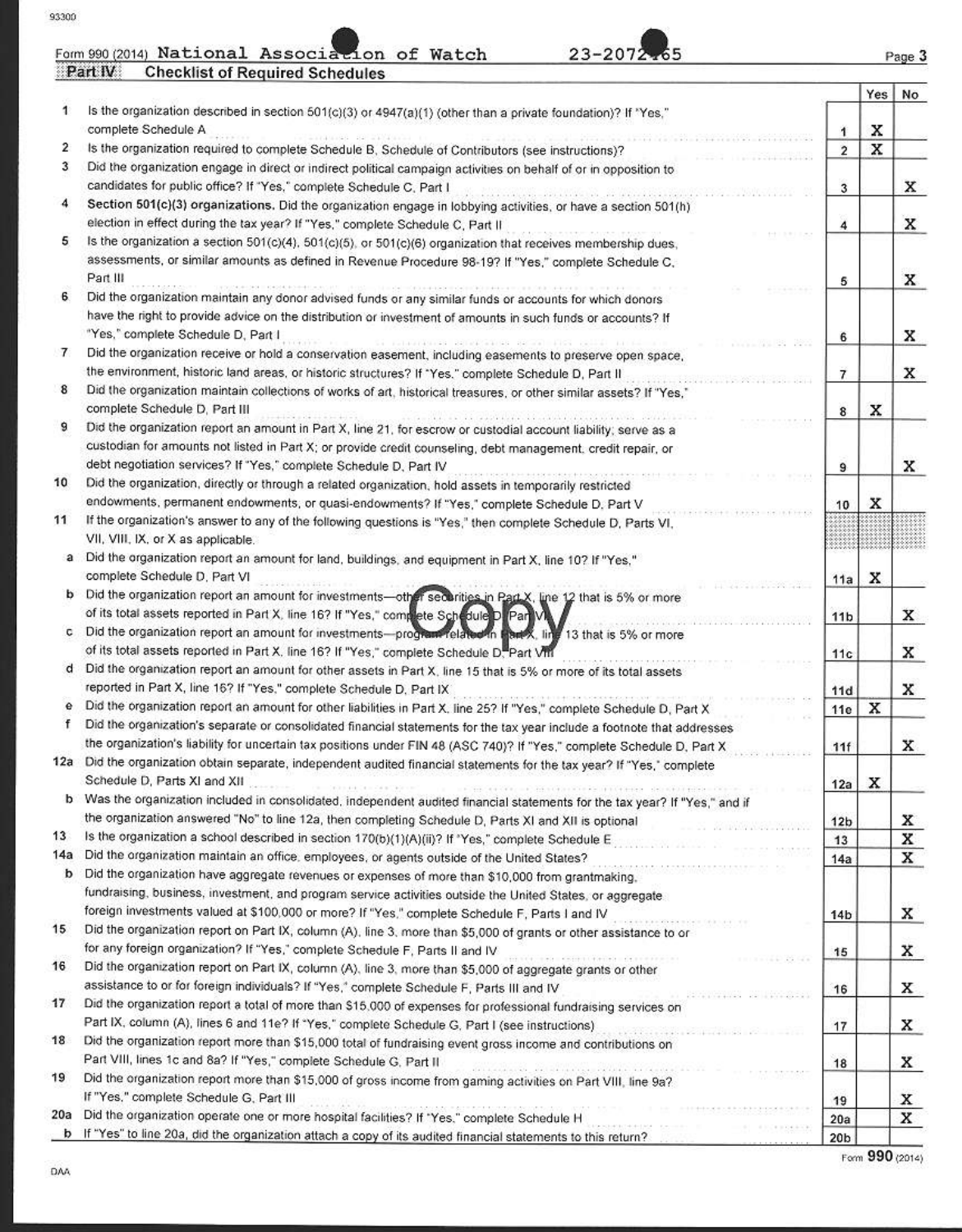|     | 23-2072-65<br>Form 990 (2014) National Association of Watch                                                                                                                                                                                                                                                                                                                                                                                                                     |                 |     | Page 4 |
|-----|---------------------------------------------------------------------------------------------------------------------------------------------------------------------------------------------------------------------------------------------------------------------------------------------------------------------------------------------------------------------------------------------------------------------------------------------------------------------------------|-----------------|-----|--------|
|     | Part IV<br><b>Checklist of Required Schedules (continued)</b>                                                                                                                                                                                                                                                                                                                                                                                                                   |                 | Yes |        |
| 21  | Did the organization report more than \$5,000 of grants or other assistance to any domestic organization or                                                                                                                                                                                                                                                                                                                                                                     |                 |     | No     |
|     | domestic government on Part IX, column (A), line 1? If "Yes," complete Schedule I, Parts I and II                                                                                                                                                                                                                                                                                                                                                                               | 21              |     | x      |
| 22  | Did the organization report more than \$5,000 of grants or other assistance to or for domestic individuals on                                                                                                                                                                                                                                                                                                                                                                   |                 |     |        |
|     | Part IX, column (A), line 2? If "Yes," complete Schedule I, Parts I and III                                                                                                                                                                                                                                                                                                                                                                                                     | 22              |     | x      |
| 23  | Did the organization answer "Yes" to Part VII, Section A, line 3, 4, or 5 about compensation of the                                                                                                                                                                                                                                                                                                                                                                             |                 |     |        |
|     | organization's current and former officers, directors, trustees, key employees, and highest compensated                                                                                                                                                                                                                                                                                                                                                                         |                 |     |        |
|     | employees? If "Yes," complete Schedule J                                                                                                                                                                                                                                                                                                                                                                                                                                        | 23              |     | x      |
|     | 24a Did the organization have a tax-exempt bond issue with an outstanding principal amount of more than                                                                                                                                                                                                                                                                                                                                                                         |                 |     |        |
|     | \$100,000 as of the last day of the year, that was issued after December 31, 2002? If "Yes," answer lines 24b                                                                                                                                                                                                                                                                                                                                                                   |                 |     |        |
|     | through 24d and complete Schedule K. If "No," go to line 25a                                                                                                                                                                                                                                                                                                                                                                                                                    | 24a             |     | x      |
|     | Did the organization invest any proceeds of tax-exempt bonds beyond a temporary period exception?                                                                                                                                                                                                                                                                                                                                                                               | 24 <sub>b</sub> |     |        |
| с   | Did the organization maintain an escrow account other than a refunding escrow at any time during the year                                                                                                                                                                                                                                                                                                                                                                       |                 |     |        |
|     | to defease any tax-exempt bonds?                                                                                                                                                                                                                                                                                                                                                                                                                                                |                 |     |        |
|     | Did the organization act as an "on behalf of" issuer for bonds outstanding at any time during the year?                                                                                                                                                                                                                                                                                                                                                                         | 24c             |     |        |
|     | 25a Section 501(c)(3), 501(c)(4), and 501(c)(29) organizations. Did the organization engage in an excess benefit                                                                                                                                                                                                                                                                                                                                                                | 24d             |     |        |
|     | transaction with a disqualified person during the year? If 'Yes," complete Schedule L, Part I                                                                                                                                                                                                                                                                                                                                                                                   |                 |     |        |
| b   | Is the organization aware that it engaged in an excess benefit transaction with a disqualified person in a prior                                                                                                                                                                                                                                                                                                                                                                | 25a             |     | x      |
|     |                                                                                                                                                                                                                                                                                                                                                                                                                                                                                 |                 |     |        |
|     | year, and that the transaction has not been reported on any of the organization's prior Forms 990 or 990-EZ?<br>If "Yes," complete Schedule L, Part I                                                                                                                                                                                                                                                                                                                           |                 |     |        |
| 26. |                                                                                                                                                                                                                                                                                                                                                                                                                                                                                 | 25 <sub>b</sub> |     | x      |
|     | Did the organization report any amount on Part X, line 5, 6, or 22 for receivables from or payables to any                                                                                                                                                                                                                                                                                                                                                                      |                 |     |        |
|     | current or former officers, directors, trustees, key employees, highest compensated employees, or                                                                                                                                                                                                                                                                                                                                                                               |                 |     |        |
|     | disqualified persons? If "Yes," complete Schedule L. Part II                                                                                                                                                                                                                                                                                                                                                                                                                    | 26              |     | x      |
| 27  | Did the organization provide a grant or other assistance to an officer, director, trustee, key employee,                                                                                                                                                                                                                                                                                                                                                                        |                 |     |        |
|     | substantial contributor or employee thereof, a grant selection committee member, or to a 35% controlled                                                                                                                                                                                                                                                                                                                                                                         |                 |     |        |
|     | entity or family member of any of these persons? If "Yes," complete Schedule L, Part III                                                                                                                                                                                                                                                                                                                                                                                        | 27              |     | x      |
| 28  | Was the organization a party to a business transaction with one of the following parties (see Schedule L,                                                                                                                                                                                                                                                                                                                                                                       |                 |     |        |
|     | Part IV instructions for applicable filing thresholds, conditions, and exceptions):                                                                                                                                                                                                                                                                                                                                                                                             |                 |     |        |
|     | A current or former officer, director, trustee, or key employee? If "Yes," completes to estule L, Part IV                                                                                                                                                                                                                                                                                                                                                                       | 28a             |     | x      |
| b   | A family member of a current or former officer, director, trustees or key omployee? If y'es," complete<br>Schedule L, Part IV                                                                                                                                                                                                                                                                                                                                                   |                 |     |        |
| с   | An entity of which a current or former officer, director, trustee, or key employee (or a family member thereof)                                                                                                                                                                                                                                                                                                                                                                 | 28 <sub>b</sub> |     | x      |
|     | was an officer, director, trustee, or direct or indirect owner? If "Yes," complete Schedule L, Part IV                                                                                                                                                                                                                                                                                                                                                                          |                 |     |        |
| 29  | Did the organization receive more than \$25,000 in non-cash contributions? If "Yes," complete Schedule M                                                                                                                                                                                                                                                                                                                                                                        | 28c             |     | x<br>X |
| 30  | Did the organization receive contributions of art, historical treasures, or other similar assets, or qualified                                                                                                                                                                                                                                                                                                                                                                  | 29              |     |        |
|     | conservation contributions? If "Yes," complete Schedule M                                                                                                                                                                                                                                                                                                                                                                                                                       |                 |     |        |
| 31  | RESERVED DESCRIPTION WERE CONTINUES ON THE RESIDENCE OF A PARTICULAR CONTINUES.<br>Did the organization liquidate, terminate, or dissolve and cease operations? If "Yes," complete Schedule N,                                                                                                                                                                                                                                                                                  | 30              | x   |        |
|     | Part I                                                                                                                                                                                                                                                                                                                                                                                                                                                                          | 31              |     | X      |
| 32  | Part is a construction sell, exchange, dispose of, or transfer more than 25% of its net assets? If "Yes,"                                                                                                                                                                                                                                                                                                                                                                       |                 |     |        |
|     | complete Schedule N, Part II                                                                                                                                                                                                                                                                                                                                                                                                                                                    | 32              |     | x      |
| 33  | THE REPORT OF THE REPORT OF THE REPORT OF THE REPORT OF THE REPORT OF THE REPORT OF THE REPORT OF THE REPORT OF THE REPORT OF THE REPORT OF THE REPORT OF THE REPORT OF THE REPORT OF THE REPORT OF THE REPORT OF THE REPORT O<br>Did the organization own 100% of an entity disregarded as separate from the organization under Regulations                                                                                                                                    |                 |     |        |
|     | sections 301.7701-2 and 301.7701-3? If "Yes," complete Schedule R, Part I                                                                                                                                                                                                                                                                                                                                                                                                       | 33              |     | X      |
| 34  | Was the organization related to any tax-exempt or taxable entity? If "Yes," complete Schedule R, Parts II, III.                                                                                                                                                                                                                                                                                                                                                                 |                 |     |        |
|     | or IV, and Part V, line 1                                                                                                                                                                                                                                                                                                                                                                                                                                                       |                 |     | x      |
| 35a | The distribution of the company of the second contract in the company of the company of the company of the company of the company of the company of the company of the company of the company of the company of the company of<br>Did the organization have a controlled entity within the meaning of section 512(b)(13)?                                                                                                                                                       | 34              |     | x      |
| b   | If "Yes" to line 35a, did the organization receive any payment from or engage in any transaction with a                                                                                                                                                                                                                                                                                                                                                                         | 35a             |     |        |
|     | controlled entity within the meaning of section 512(b)(13)? If "Yes," complete Schedule R, Part V, line 2                                                                                                                                                                                                                                                                                                                                                                       |                 |     |        |
| 36  | Section 501(c)(3) organizations. Did the organization make any transfers to an exempt non-charitable                                                                                                                                                                                                                                                                                                                                                                            | 35 <sub>b</sub> |     |        |
|     | related organization? If "Yes," complete Schedule R, Part V, line 2                                                                                                                                                                                                                                                                                                                                                                                                             |                 |     |        |
| 37  | CONSERVATION CONTRACTOR INTER-                                                                                                                                                                                                                                                                                                                                                                                                                                                  | 36              |     | x      |
|     | Did the organization conduct more than 5% of its activities through an entity that is not a related organization                                                                                                                                                                                                                                                                                                                                                                |                 |     |        |
|     | and that is treated as a partnership for federal income tax purposes? If "Yes," complete Schedule R.<br>Part VI                                                                                                                                                                                                                                                                                                                                                                 |                 |     |        |
| 38  | $\mathbb{E}[1] \times \mathbb{E}[1] \times \mathbb{E}[1] \times \mathbb{E}[1] \times \mathbb{E}[1] \times \mathbb{E}[1] \times \mathbb{E}[1] \times \mathbb{E}[1] \times \mathbb{E}[1] \times \mathbb{E}[1] \times \mathbb{E}[1] \times \mathbb{E}[1] \times \mathbb{E}[1] \times \mathbb{E}[1] \times \mathbb{E}[1] \times \mathbb{E}[1] \times \mathbb{E}[1] \times \mathbb{E}[1] \times \mathbb{E}[1] \times \mathbb{E}[1] \times \mathbb{E}[1] \times \mathbb{E}[1] \times$ | 37              |     | х      |
|     | Did the organization complete Schedule O and provide explanations in Schedule O for Part VI, lines 11b and                                                                                                                                                                                                                                                                                                                                                                      |                 |     |        |
|     | 19? Note. All Form 990 filers are required to complete Schedule O                                                                                                                                                                                                                                                                                                                                                                                                               | 38              | x   |        |

Form 990 (2014)